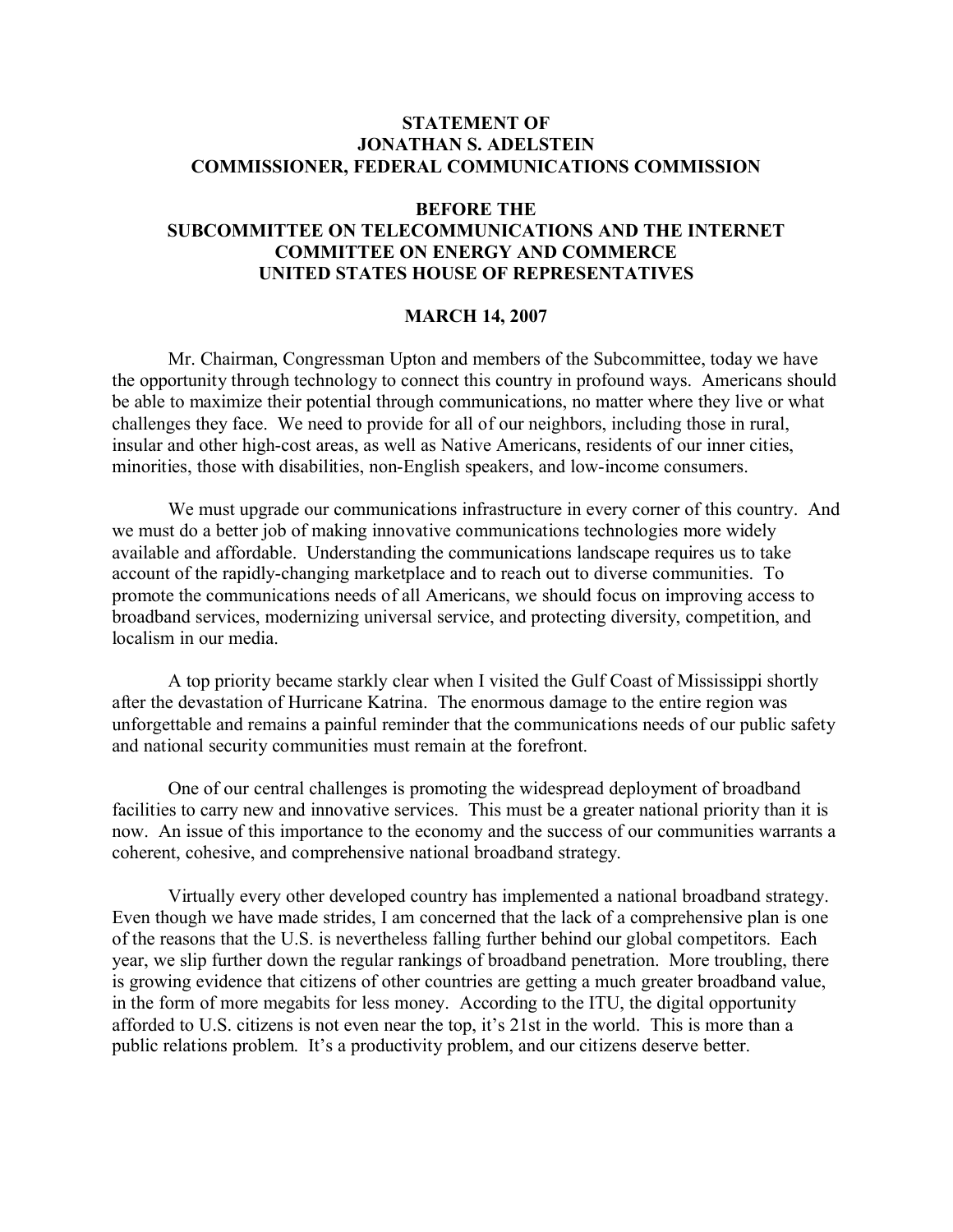We must engage in a concerted and coordinated effort to restore our place as the world leader in telecommunications by making affordable broadband available to all our citizens. It will mean taking a hard look at our successes and failures, and improving our data collection. A true broadband strategy should incorporate benchmarks, deployment timetables, and measurable thresholds to gauge our progress. It is not enough to rely on poorly-documented conclusions that deployment is reasonable and timely.

We must re-double our efforts to encourage broadband development by increasing incentives for investment because we will rely on the private sector as the primary driver of growth. These efforts must take place across technologies so that we not only build on the traditional telephone and cable platforms, but also create opportunities for deployment of fiberto-the-home, fixed and mobile wireless, broadband over power line, and satellite technologies. We must work to promote meaningful competition, as competition is the most effective driver of lower prices and innovation. This is increasingly important to ensure that the U.S. broadband market does not stagnate into a comfortable duopoly, a serious concern given that cable and DSL providers control 98 percent of the broadband market. We have got to make broadband truly affordable and accessible to everyone, even if that means communities tapping their own resources to build broadband systems. We must also work to preserve the open and neutral character that has been the hallmark of the Internet, maximizing its potential as a tool for economic opportunity, innovation, and so many forms of civic, democratic, and social participation.

To accomplish these ends, we must be creative and flexible in our approaches. Some have argued that the reason we have fallen so far in the international broadband rankings is that we are a more rural country than many of those ahead of us. If that is the case, we should strengthen our efforts to address any rural challenges head-on.

Congress and the Commission recognized early on that the economic, social, and public health benefits of the telecommunications network are increased for all subscribers by the addition of each new subscriber. Federal universal service continues to play a vital role in meeting our commitment to connectivity, helping to maintain high levels of telephone penetration, and increasing access for our nation's schools and libraries. I have worked hard to preserve and advance the universal service programs as Congress intended.

It is important that the Commission conducts its stewardship of universal service with the highest of standards. It is important that we strive to consistently improve our performance, while at the same time ensuring that even well-intentioned reform efforts do not undermine the effectiveness of this critical program. Ensuring the vitality of universal service will be particularly important as technology continues to evolve. Increasingly, voice, video, and data will flow to homes and businesses over broadband platforms. In this new world, as voice becomes just one application over broadband networks, we must ensure that universal service evolves to promote advanced services, which is a priority that Congress has made clear.

The Commission also must do more to stay on top of the latest developments in spectrum technology and policy. Spectrum is the lifeblood for much of this new communications landscape. The past several years have seen an explosion of new opportunities for consumers,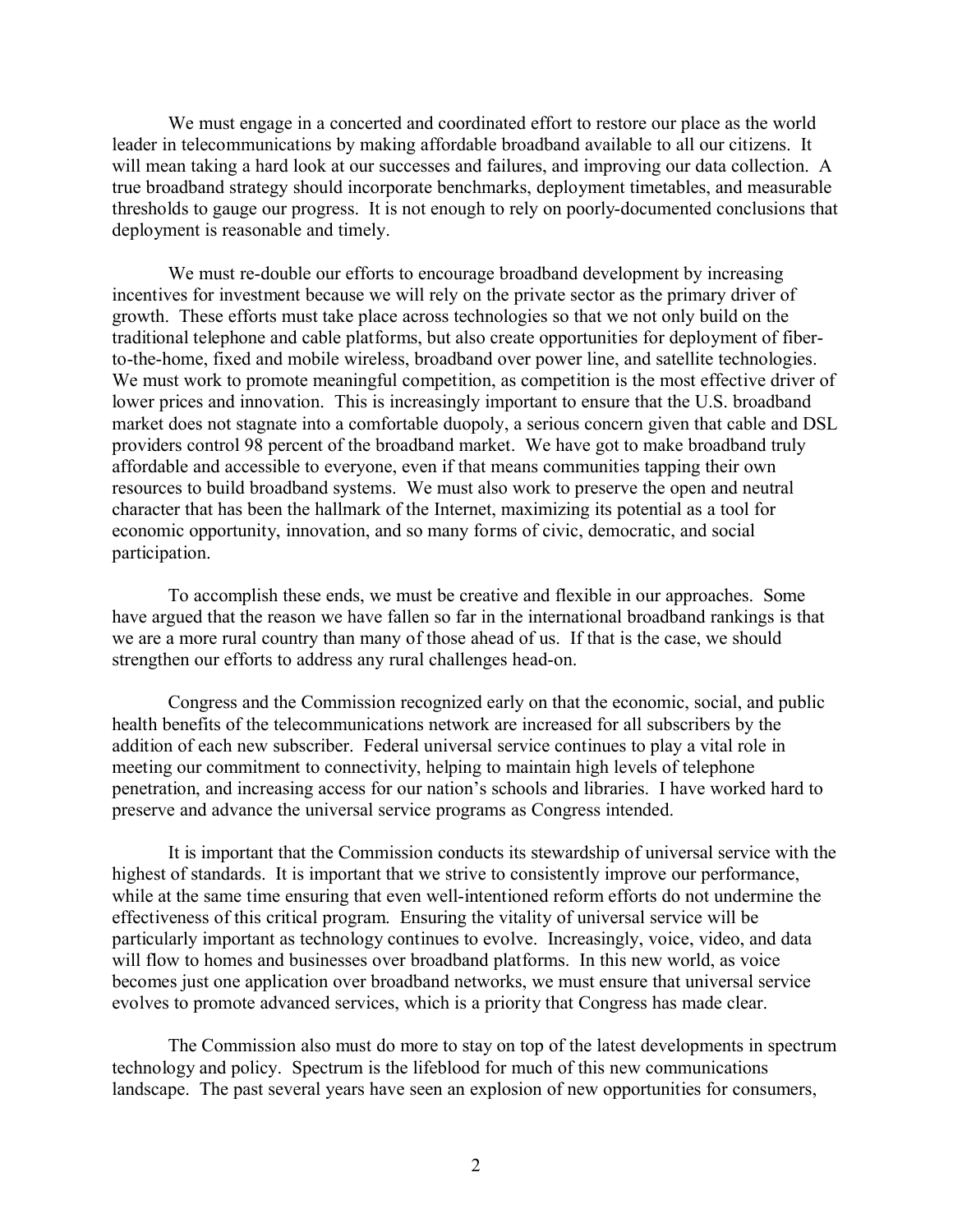like Wi-Fi, satellite-based technologies, and more advanced mobile services. But, we have to be more creative with a term I have coined "spectrum facilitation." That means looking at all types of approaches – technical, economic or regulatory – to get spectrum into the hands of operators ready to serving consumers at the most local levels.

We should continually evaluate our service and construction rules to ensure that our policies do not undercut the ability of wireless innovators to get access to new or unused spectrum. I want to promote flexibility and innovation, but since the spectrum is a finite public resource, I want to see results as well – particularly in the area of wireless broadband, which has been a top priority for me while at the Commission. And I truly believe that our preparation for the upcoming 700 MHz auction is one of the most important undertakings the Commission will conduct in all of the time I have served.

This is a time of great change in telecommunications markets with the emergence of new services, increased convergence, and seismic structural changes among the market participants. For many residential customers, there is an emerging rivalry between traditional telephone providers and new cable entrants, along with an increasing opportunity for use of wireless and VoIP services. Nonetheless, the Commission must continue to promote competition between providers and to be vigilant about the potential impacts of increased consolidation in these markets. I have been concerned about the adequacy and vigor of the Commission's analysis in its consideration of recent mergers and forbearance petitions. I believe that the Act contemplates more than just competition between a wireline and cable provider, and that both residential and business consumers deserve more.

As for the broadcast media, we should never forget that the airwaves belong to the American people. It is critical to preserve their access to what the Supreme Court has called the "uninhibited marketplace of ideas." As we review the ownership rules, we should first do no harm; we should take far greater care than we have in the past before permitting any additional media consolidation. Also, to make the media landscape look and sound like America, we need to open our airwaves to community-based and minority voices, and improve minority and women ownership. The success of our review rests upon the degree to which the American people believe that their voices have been heard. Accordingly, transparency – relative to public hearings, Commission studies, and the public release of the specific rules before they are finalized – is essential.

The FCC launched its localism proceeding in 2003 to assess whether TV and radio broadcasters were addressing and satisfying the needs of local communities. The Commission should complete its review, make real recommendations to Congress, enhance public participation in the license renewal process, and propose other meaningful regulatory changes for public comment. This proceeding should conclude before, not after, our review of the broadcast ownership rules.

With less than 750 days to the end of analog broadcasting, I believe there is a critical need for greater national attention on the impending DTV transition. More focused leadership is needed. Currently, the DTV preparedness effort lacks a clear national message and a coordinated set of industry activities. To begin to address a general lack of public awareness, the